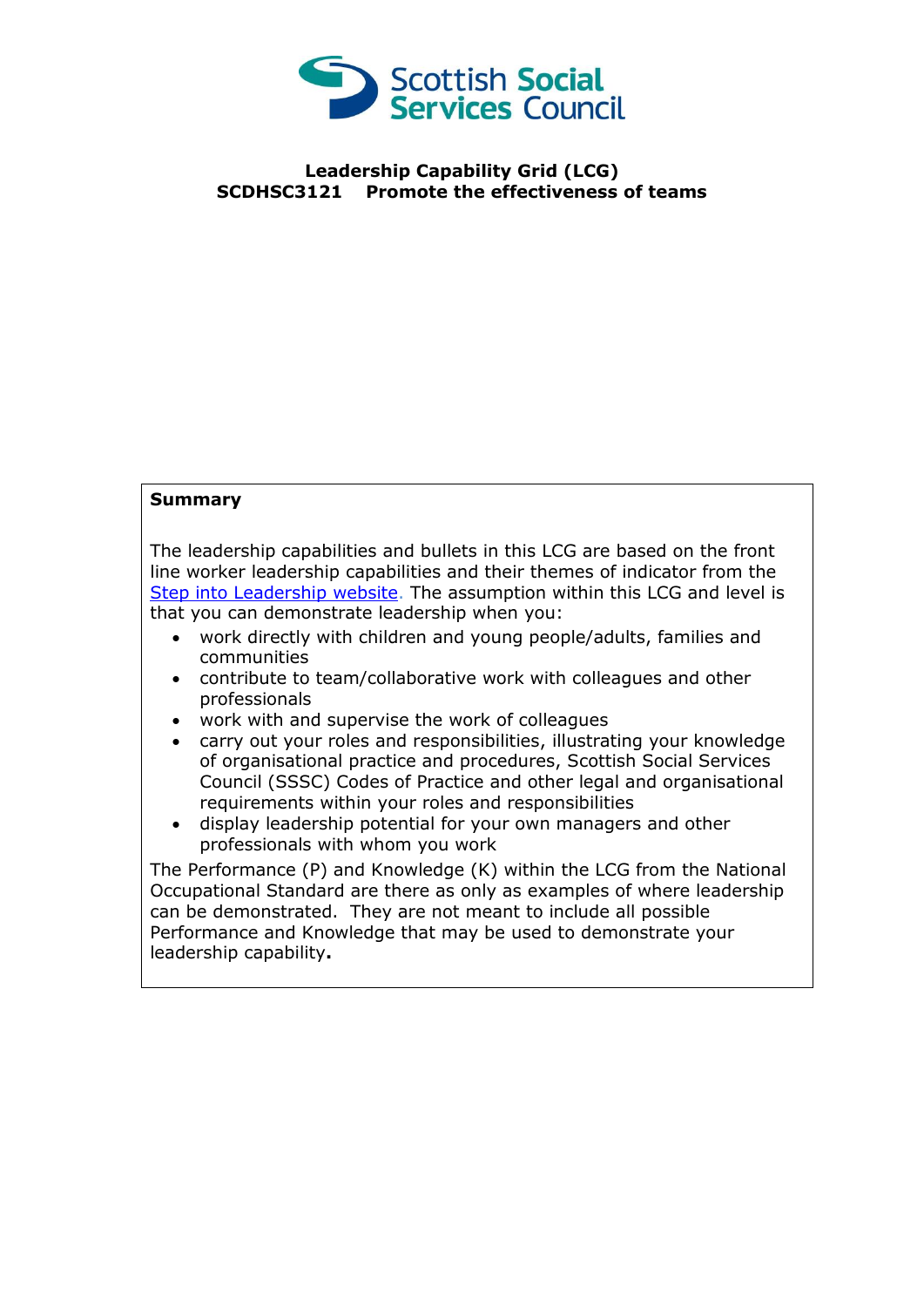

## **Leadership Capability Grid (LCG) SCDHSC3121 Promote the effectiveness of teams**

| Leadership<br>capabilities                 | When promoting the effectiveness of teams you can demonstrate<br>leadership capabilities by:                                                                                                                                                                                                                                                                                                                                                                                                                                                                                                     |
|--------------------------------------------|--------------------------------------------------------------------------------------------------------------------------------------------------------------------------------------------------------------------------------------------------------------------------------------------------------------------------------------------------------------------------------------------------------------------------------------------------------------------------------------------------------------------------------------------------------------------------------------------------|
| <b>Vision</b>                              | Providing a vision for those with whom you work and your organisation<br>when you:                                                                                                                                                                                                                                                                                                                                                                                                                                                                                                               |
|                                            | • See how best to make a difference when working with team members<br>(P1-9, 12-18, 21-24; K1-3, 22-29, 32-33)                                                                                                                                                                                                                                                                                                                                                                                                                                                                                   |
|                                            | • Communicate and promote ownership of the vision when working with<br>team members (P1-9, 12-18, 21-24; K1-3, 22-29, 32-33), seeking<br>advice & support ( $P10$ ; K11), working with others ( $P19-20$ ) and<br>recording and reporting ( $P10-11$ , 32; K14-16)<br>• Promote social service values when working with team members ( $P1-9$ ,<br>12-18, 21-24; K1-3, 22-29, 32-33), seeking advice & support (P10;<br>K11), working with others (P19-20) and recording and reporting (P10-<br>11, 32; <b>K</b> 14-16)<br>• See the bigger picture when demonstrating knowledge and practice of |
|                                            | organisational, local and national policies and procedures (All P; K4, 6-<br>7, 14-16, 22-29, 32-33)                                                                                                                                                                                                                                                                                                                                                                                                                                                                                             |
| Self-<br>leadership                        | Displaying self leadership when you:<br>• Demonstrate and adapt leadership when promoting the effectiveness of<br>teams (All P; K12, 22-29, 32-33)<br>Improve own leadership by seeking advice (P10; K11), through<br>feedback, evaluation and self-reflection (P27-31; K12, 18, 28, 30)<br>• Take intelligent risks when promoting the effectiveness of teams (P9,<br>12, 16-18; K22-29, 32-33)<br>Demonstrate and promote resilience (All P; K2-3, 10, 22-29, 32-33)<br>Challenge discrimination and oppression ( $P17$ , 21; K1, 3)                                                           |
| <b>Motivating</b><br>and inspiring         | Motivating and inspiring others when you:<br>• Inspire people by personal example (All $P$ ; K8-11, 22-29, 32-33)<br>Recognise and value the contribution of others ( $P1-10$ , 12-24; K8, 11,<br>22-29, 32-33)<br>• Support the creation of a learning and performance culture ( $P1-10$ , 12-<br>24, 27-31; K8-12, 22-29, 32-33)                                                                                                                                                                                                                                                               |
| <b>Empowering</b>                          | Empowering people when you:<br>• Enable leadership at all levels (P1-10, 12-24; K6-7, 8-11, 22-29, 32-<br>33)<br>• Support the creation of a knowledge and management (P1-10, 12-24,<br>27-31; K8-11, 12, 22-29, 32-33)<br>• Promote professional autonomy (P1-10, 12-24; K8-11, 12-13, 22-29,<br>$32 - 33$<br>• Involve people in development and improvement (P1-10, 12-2427-31;<br>K8-11, 22-29, 32-33)                                                                                                                                                                                       |
| <b>Collaborating</b><br>and<br>influencing | Collaborating and influencing when you:<br>Promote partnership working (P1-10, 12-24; K8-11, 22-29, 32-33)<br>Influence people (P1-10, 12-24; K8-11, 22-29, 32-33)<br>$\bullet$                                                                                                                                                                                                                                                                                                                                                                                                                  |